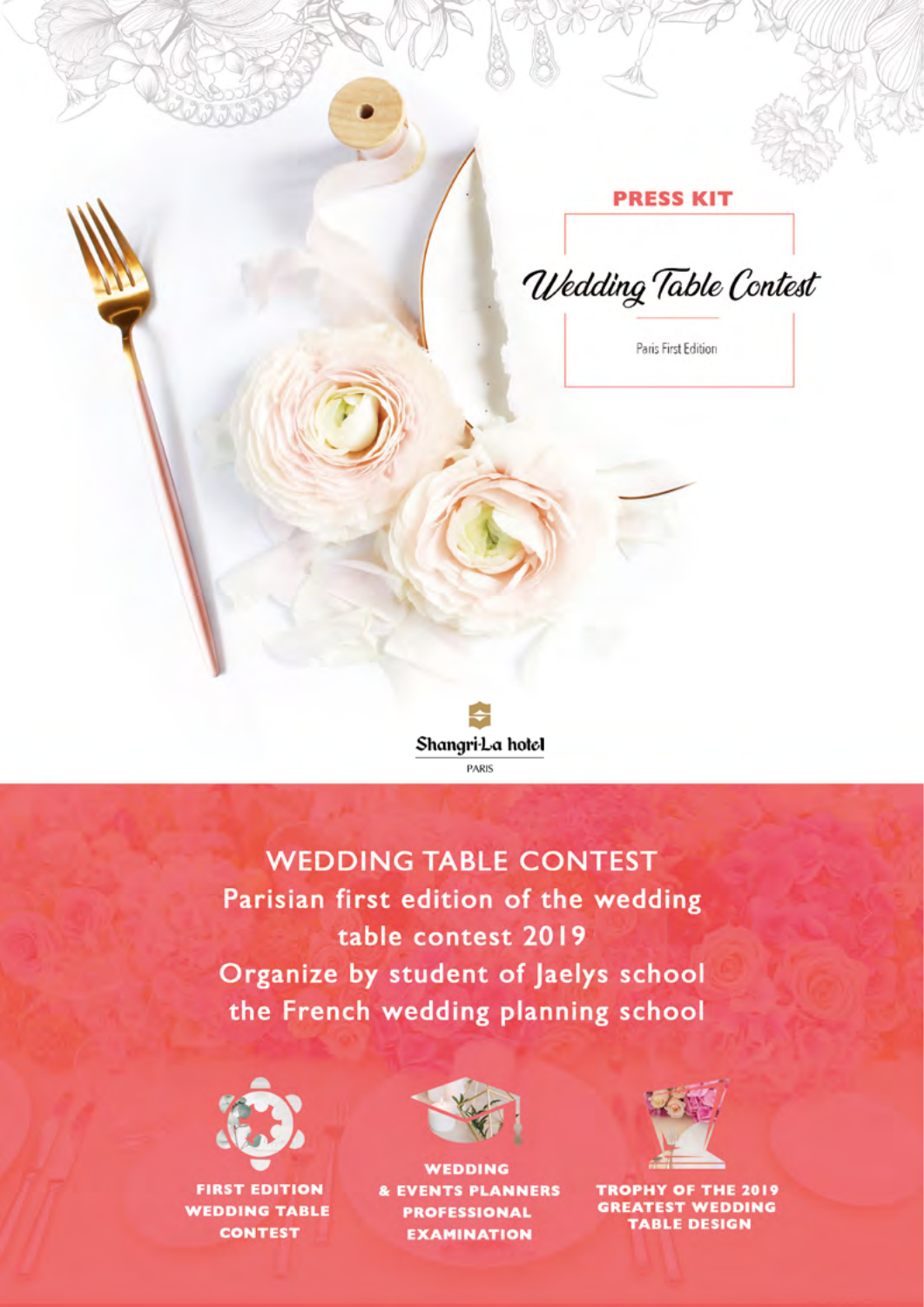### SCHOOL INTRODUCTION

Jaelys is the first and only school certified by the French Government for the RNCP and AFNOR degrees for the Wedding & Events Planner and the Wedding Designer courses.



Founded in 2003 by Mr Jael Petit-Fournier (Artistic Director) and Mrs Lyly Lemêtre (Personal shoper – Colourist) , today this school is the professionalizing courses leader in term of Wedding Professions. Jael Petit-Fournier is also consultant and international speaker about the "French Wedding Industry" and Wedding Artistic managements



Jaelys also provides the largest French Wedding Planners contacts network with more than 180 certified Wedding Planners throughout France and the rest of the world.



Jaelys is also a laboratory, working in both theory and realistic contexts on the field. Jaelys provides support to the students on the implementation of challenging projects like Weddings inspirations photo/video shootings and the 2019 First Edition of the Wedding Table Contest.

#### www.ecoles-jaelys.com

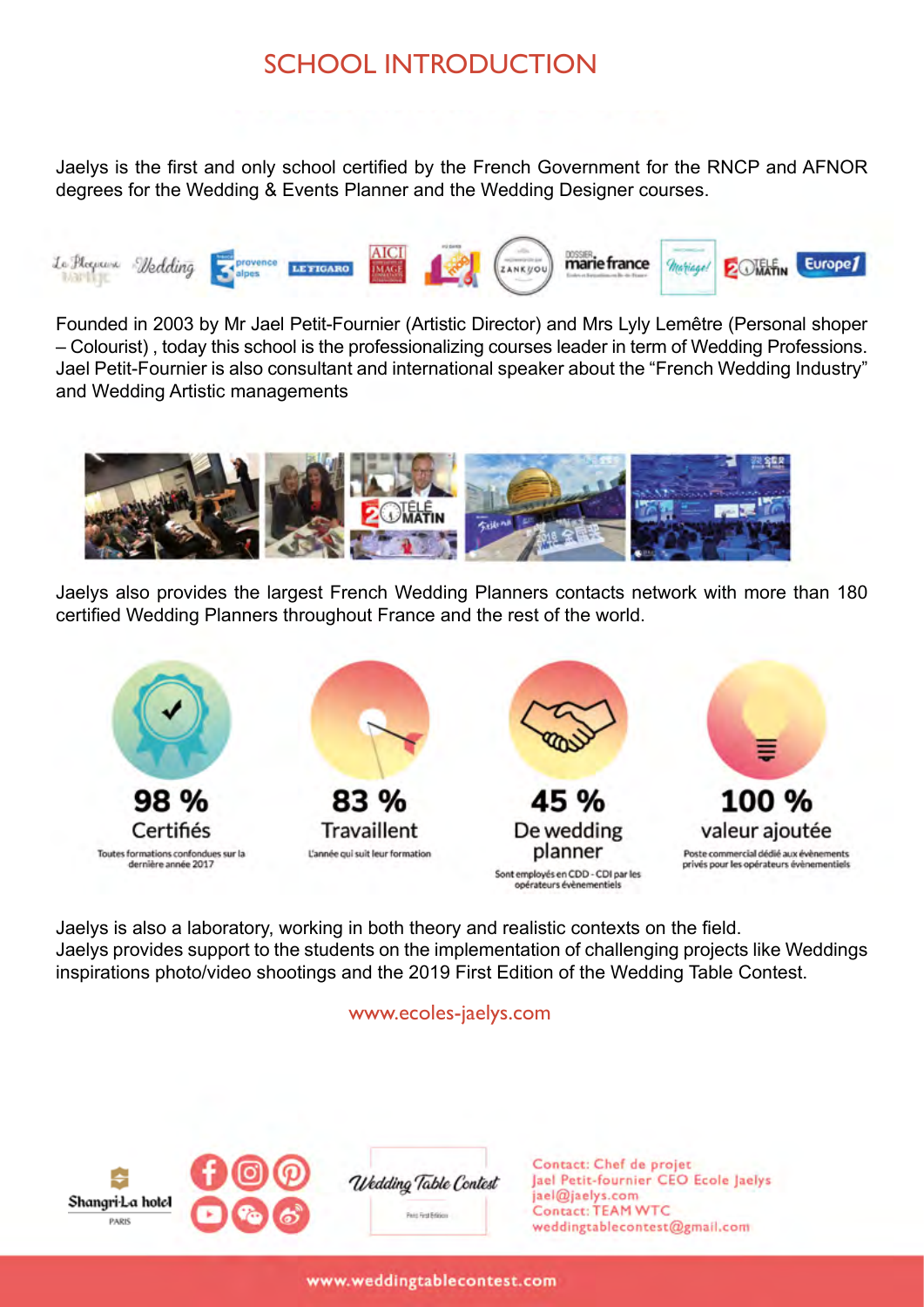#### OFFICIAL, PARTNERS, SPONSORS







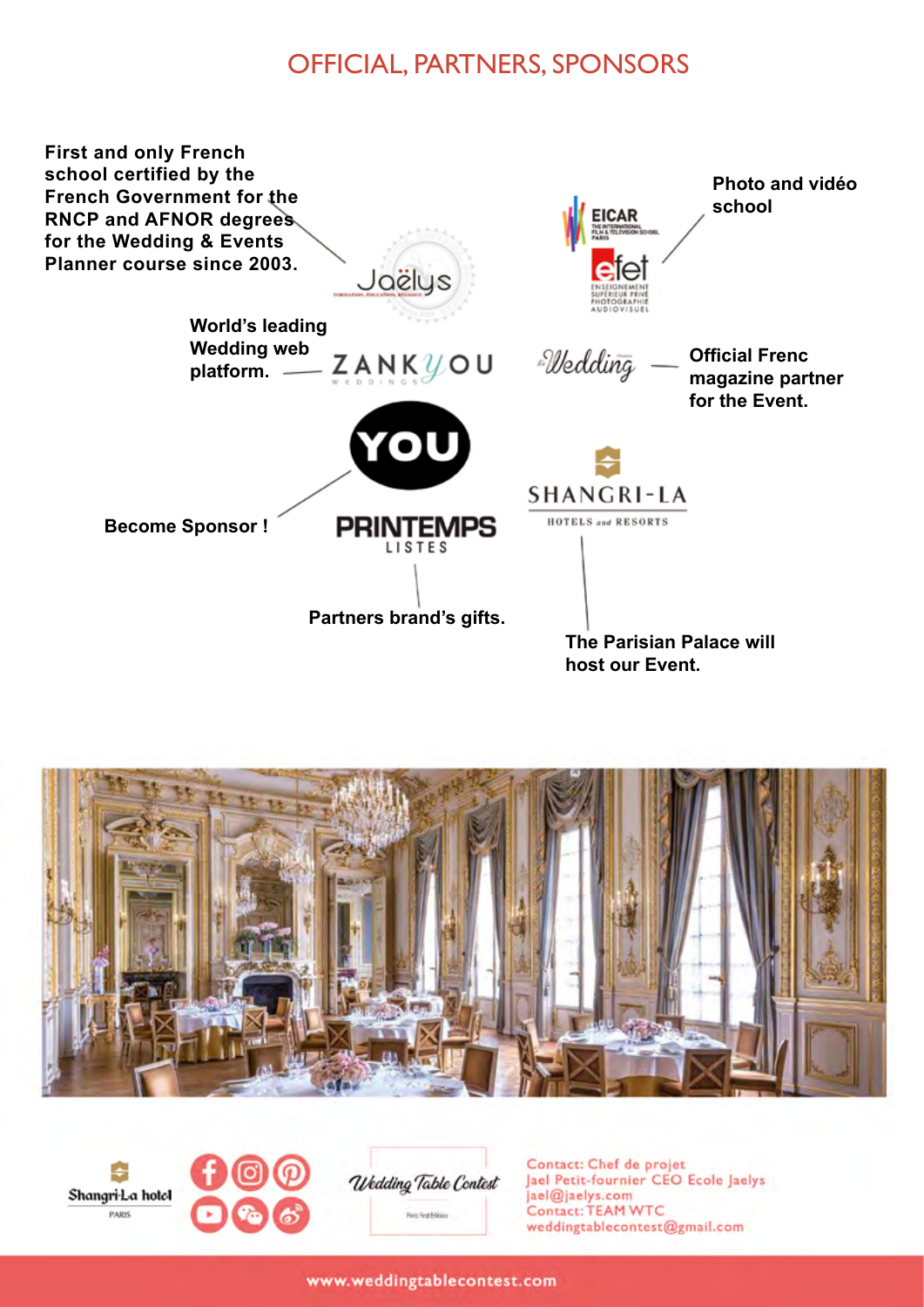## THE HOSTING PLACE



**PARIS** 













Contact: Chef de projet<br>Jael Petit-fournier CEO Ecole Jaelys jael@jaelys.com<br>Contact: TEAM WTC weddingtablecontest@gmail.com

www.weddingtablecontest.com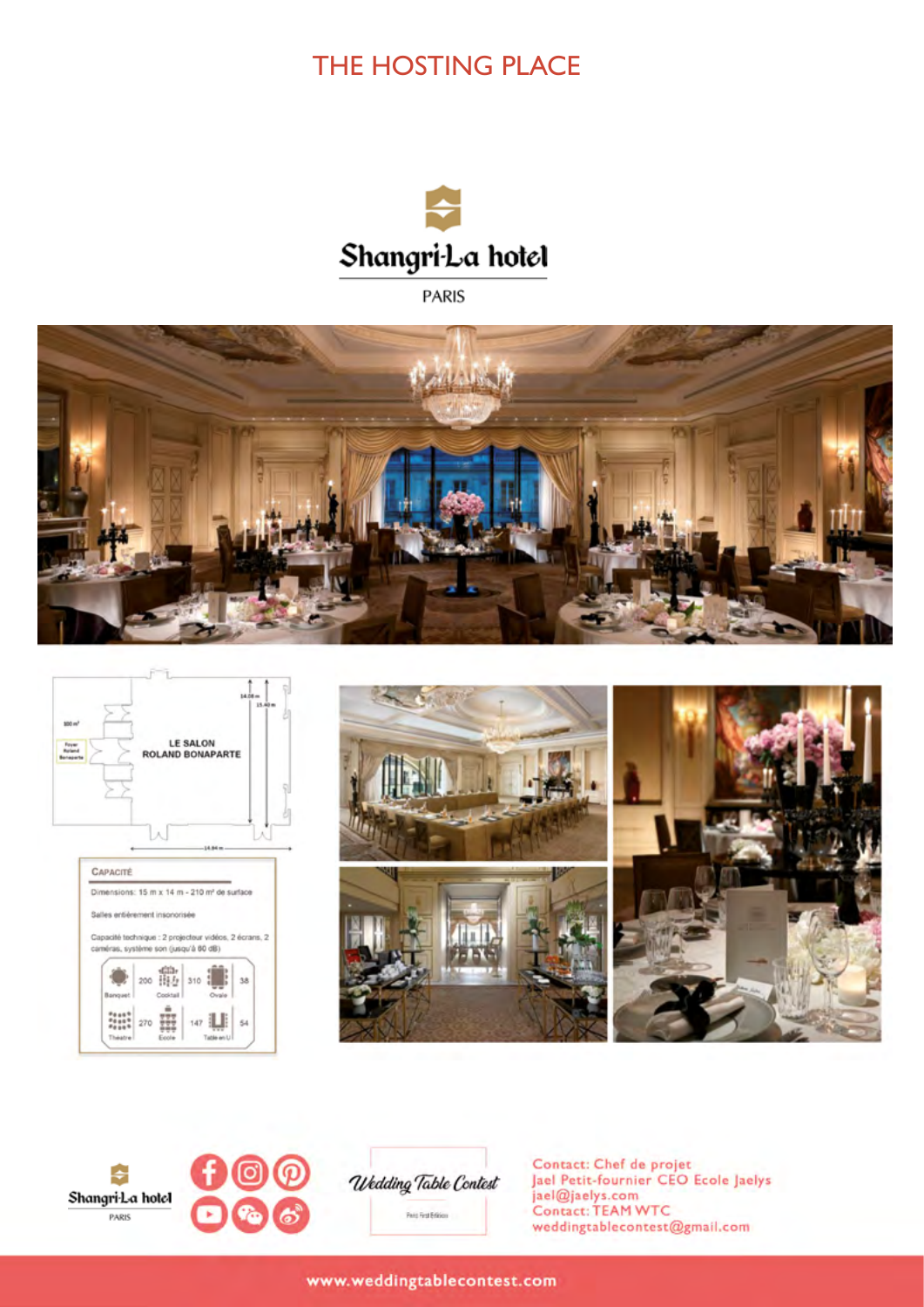

#### **Regulation:**

**1/** The candidate will have to submit the complete registration form by sending it back with a 50€ cheque for participation costs before May 10th 2019 to be able to participate.

2/ The organizers reserve the right to accept or reject any candidate.

3/ Only 4 contestant per team will be accepted.

4/ The contest involves laying a table for 6 persons including seats, setting the table respecting the art of French tables and finally the design of a floral (or not) table centre piece.

5/ The contest theme will be revealed to the contestant on the D-Day and written on an A4 sheet of paper, 10 minutes before the timer starts.

6/ No personal additional material will be accepted.

7/ After the release of the theme, the contestants will have 1h30 to lay the table and design their floral (or not) table centre piece, only using the materials from the stock area in the parlour.

8/ After the time limit of 1h30, the Jury members will then pass around the tables. Each team will have 5 minutes to present their work and another 5 minutes to answer the Jury members questions.

9/ At the end of the contest, the jury members will have 10 minutes in a private lounge to deliberate and pick the winning team.

10/ The winning team will receive the trophy of the "2019 Wedding Table Designer".



Wedding Table Contest Paris First Ericion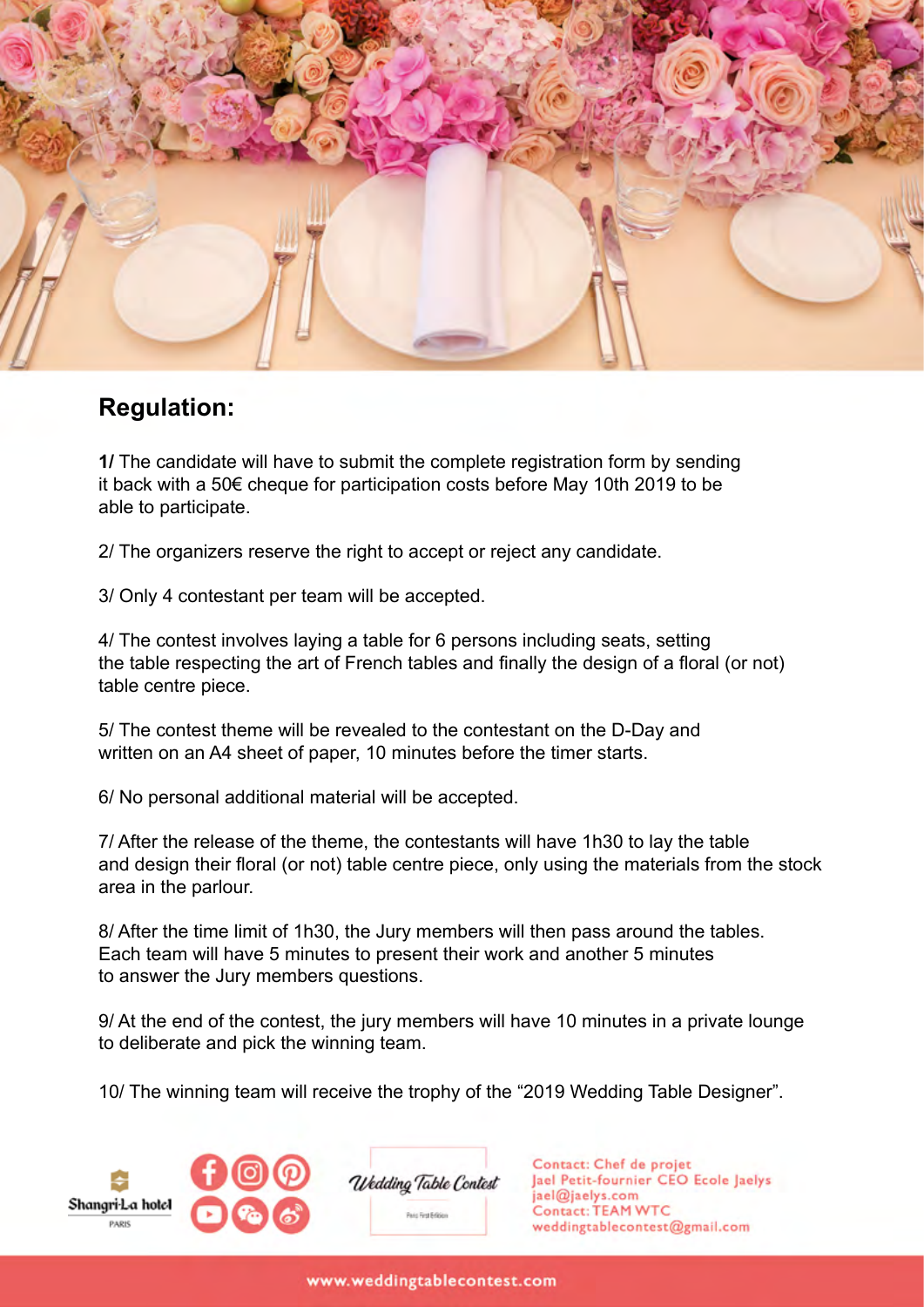#### THE GODFATHER: Jean-Charles Vaneck



The Greatest French Wedding Planner and Designer.

Top 9 Most Influential Planner in the World by Vanity Fair.

CEO of Sumptuous Event.

**Jean-Charles Vaneck** exemplify the excellence and success of a French Wedding Planner/Designer.

The Wedding Table Contest is the first French Wedding Table Contest with a true intention of restoring French expertise in term of Weddings Planning.

Jean-Charles Vaneck is the greatest ambassador of the French expertise around the world.



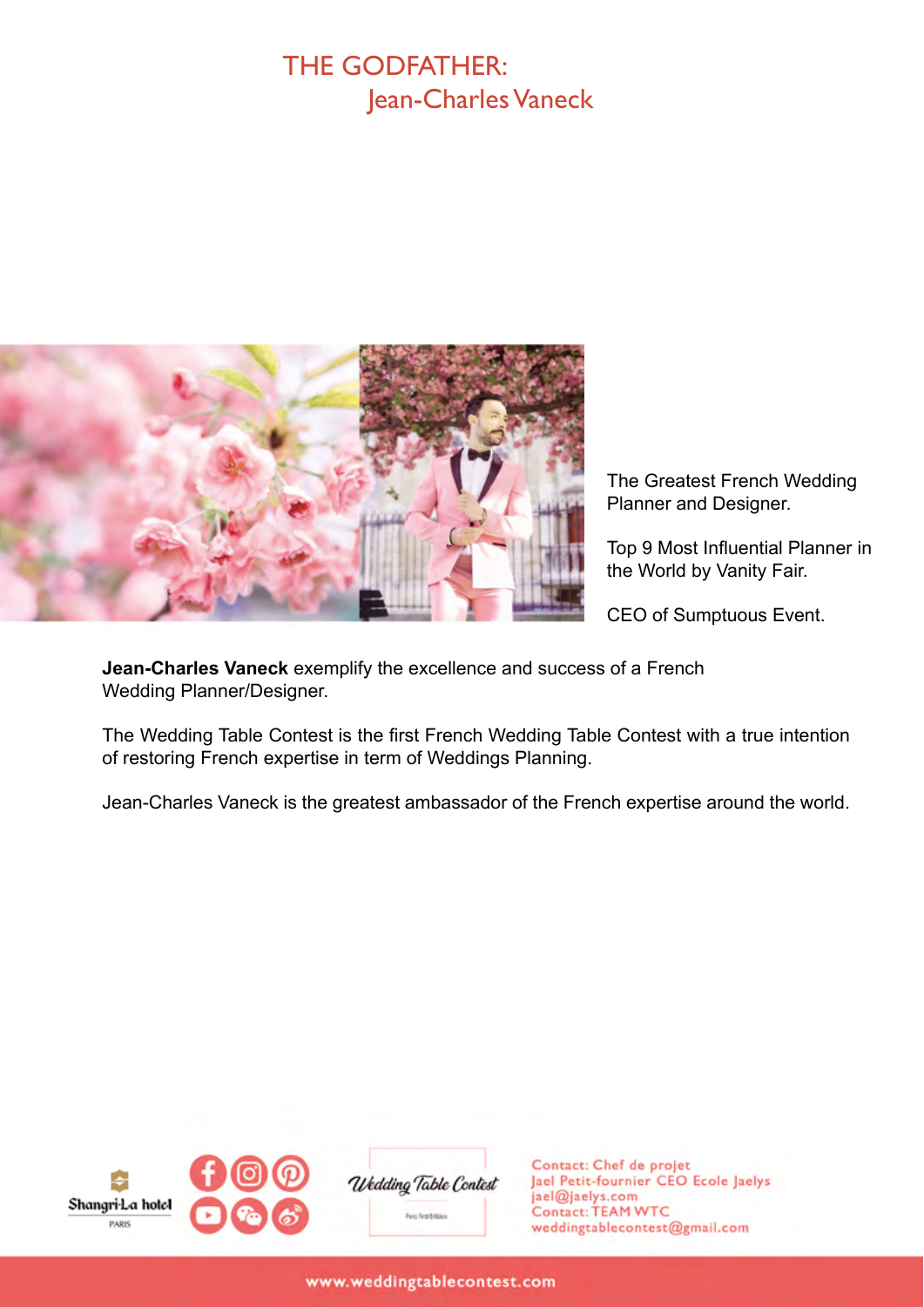### THE CONCEPT



"The Wedding Table Contest" is the first French Greatest Wedding Table Contest.

This contest is open to all professionals form Hospitality and Events Operators.

This event is organised by the Jaelys Wedding & Events Planners students and in cooperation with lots of Official Partners. The goals of this event are to reunite different teams from different Weddings specialized companies to make them compete on the creation of the greatest wedding table.

The contestants will have to lay a wedding table according to a set theme, a set table setting. They will have to work according to the set requirements in the design brief.

This challenge includes: a table setting, respecting the art of French tables, for 6 persons, a table art, the design of a table decoration and a floral (or not) table centre piece. The table will have to be fully set and ready in a limited time by a team of maximum 4 contestants.

A contest Jury panel will be composed of professionals like Head Waiters, Caterers, Wedding Planners, Tables Art and Decoration Specialists, Designers, Bloggers, etc.

After the time limit, the different teams will have to present their work, justify their crockery and material choices, their table decoration and finally their floral design.

After deliberation the jury members will present the trophy to the winning team of the 2019 Greatest Wedding Table Design.

Finally, an afternoon cocktail reception will complete our event.